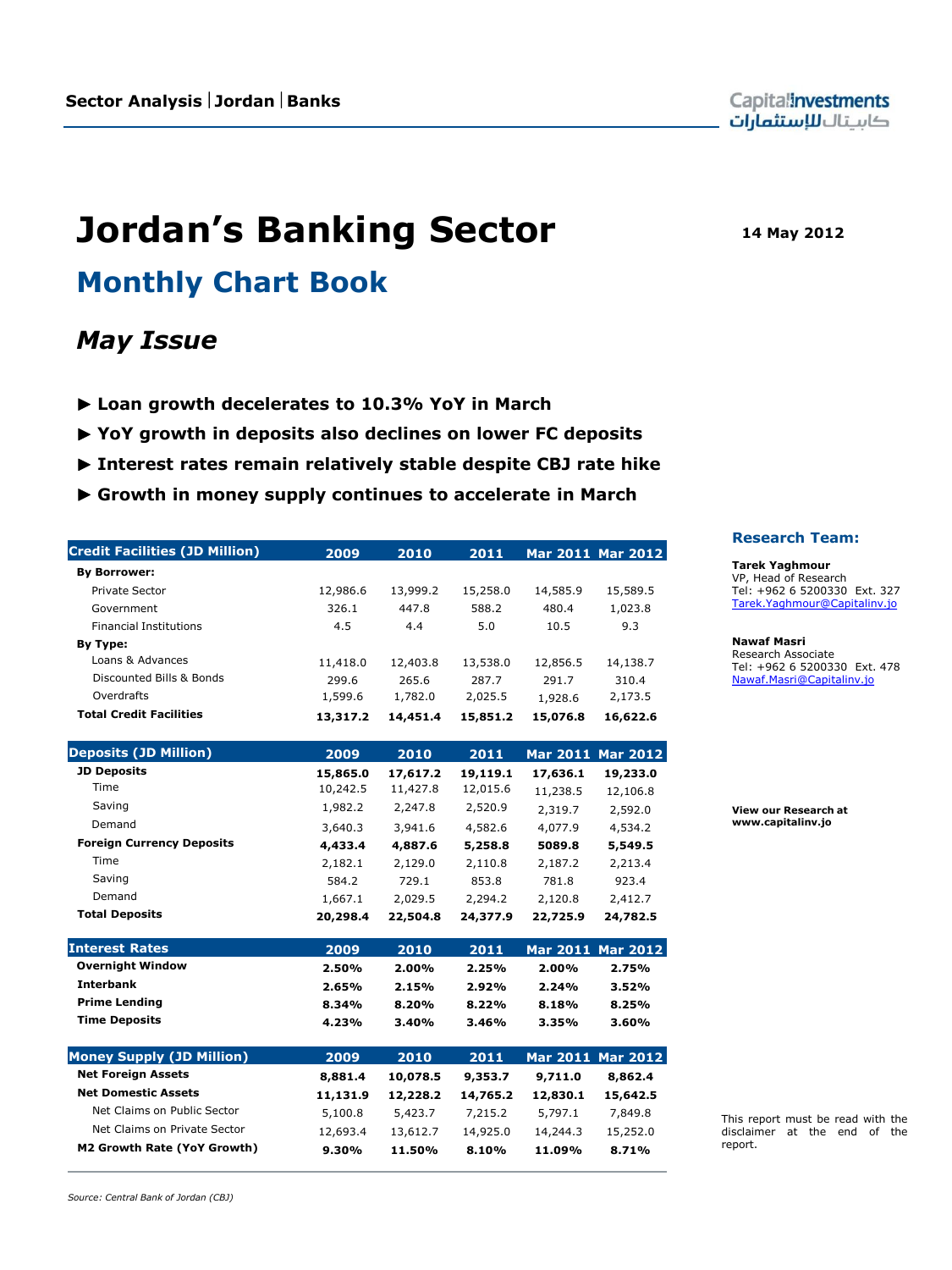

### ► **Loan Growth Dynamics**



*Source: CBJ*

#### **Loan Growth by Economic Sector YoY**



*Source: CBJ*



#### **Weighted Loan Growth by Borrower YoY**

*After recording the highest year-over-year (YoY) growth rate since August 2011 in February of this year at 11.6%, total loan growth decelerated to 10.3% in March.*

*Lending growth came mainly on the back of an 11% and a 53% increase in credit facilities extended to the Retail and Public Services & Utilities sectors.* 

*In terms of borrowers, growth in lending to the central government & other public entities continued to boost total loan growth in March as lending to the public sector accelerated to 113% YoY, up from 105% in the previous month, while growth in lending to the private sector dropped to 6.9% YoY in March compared to 8.6% in February.*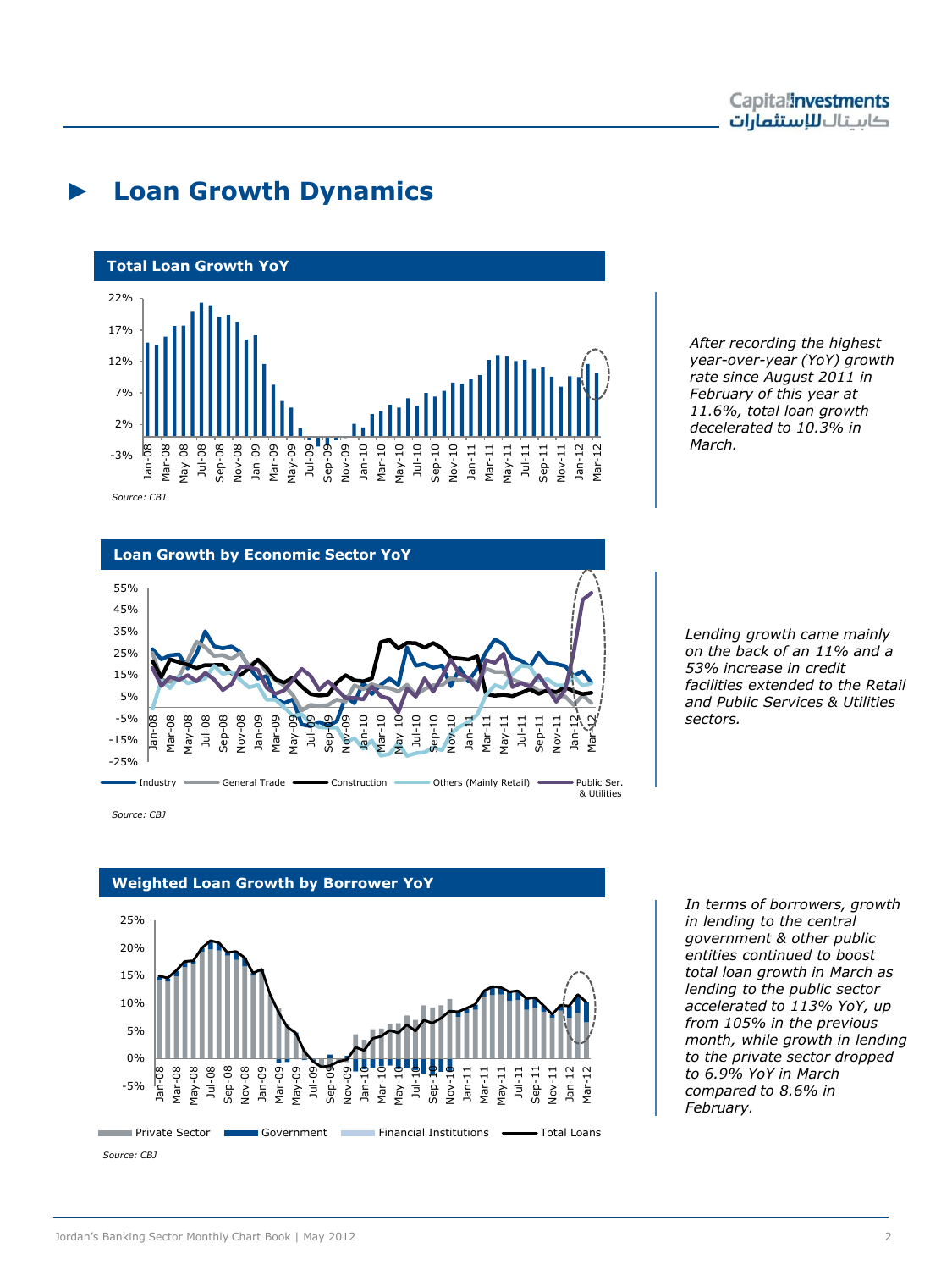# ► **Loan Growth Dynamics (cont'd)**



*As for loan types, loans & advances contributed 8.5% to total loan growth in March while overdrafts and discounted bills added 1.6% and 0.1% respectively.* 

#### **Jordanian Banks' Gov. Bonds Portfolio Size**



*Following several months of accelerating growth, the Government bonds portfolio of Jordanian banks remained almost stable in January compared to the previous month at JD 6.83 billion.*

*Source: CBJ*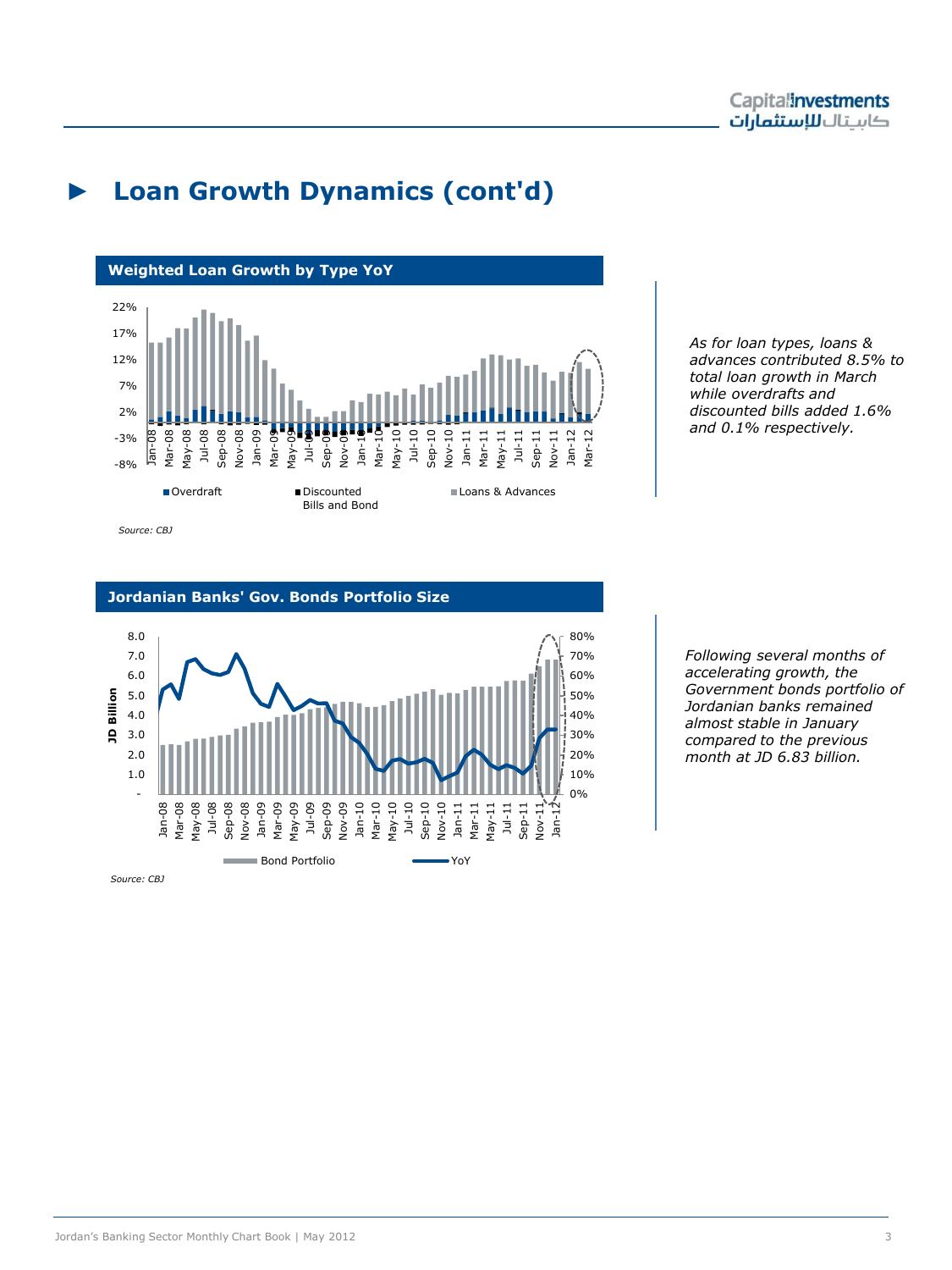### ► **Deposit Growth Dynamics**



*YoY growth in foreign currency deposits continued to boost total deposit growth in March contributing 2%, a trend that has been consistent since the beginning of 2010. Total deposit growth dropped slightly to 9.0% YoY in March compared to 9.3% in the previous month.*

#### **Deposit Growth by Currency YoY**



*However, YoY growth in foreign currency deposits almost matched the growth in JD deposits after recording stronger rates in the first two months of the year.*

#### **Foreign Currency Deposits Growth MoM**



*After recording a month-overmonth (MoM) growth rate of 5.5% in January of this year (the highest rate since 2005) mainly due to a sudden increase in dollarization, foreign currency deposits grew by a slight 0.4% in February before decreasing by 0.3% in March.*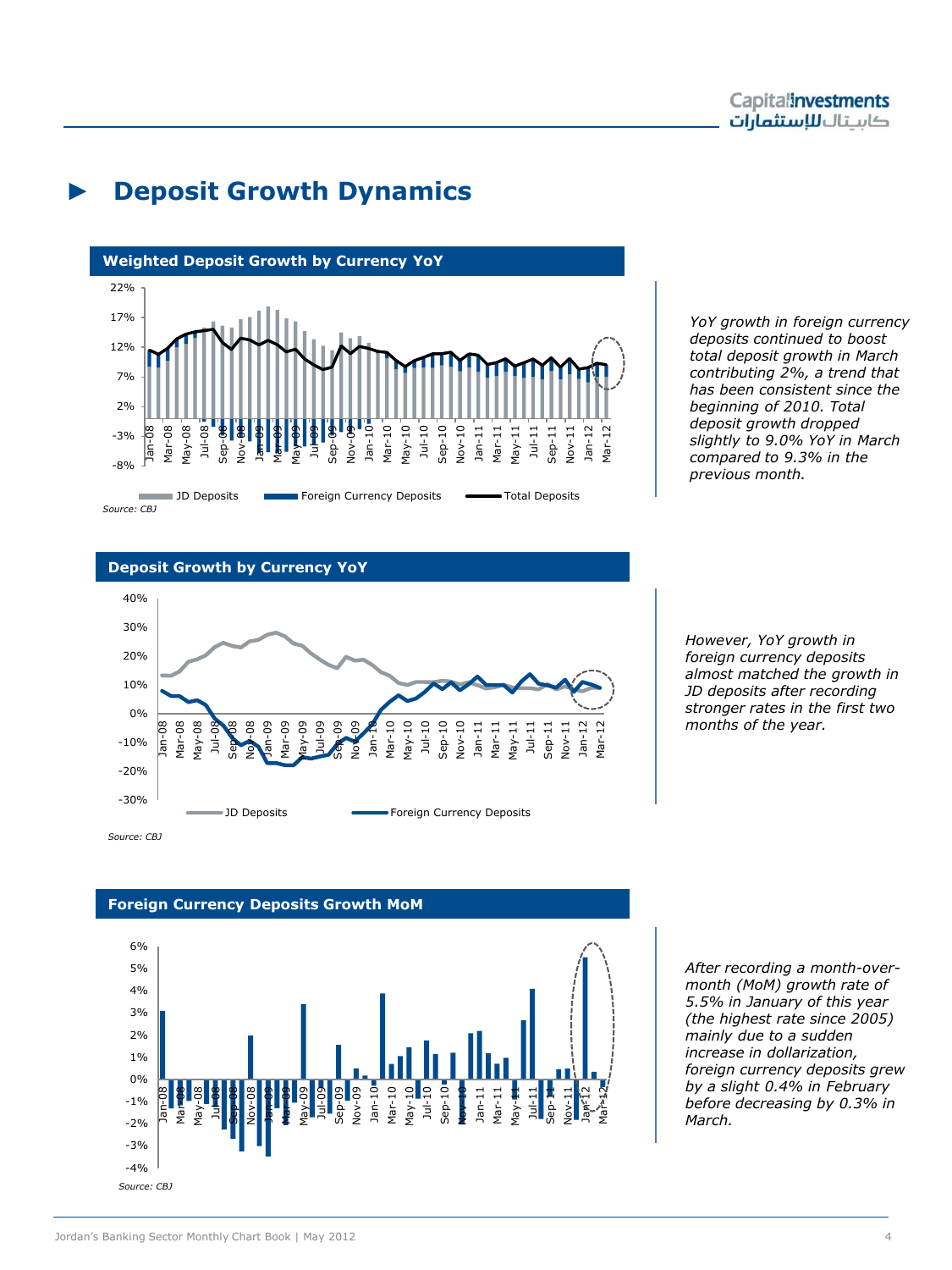# ► **Deposit Growth Dynamics (cont'd)**





*As a result, dollarization edged slightly lower to 22.4% in March, down from 22.6% in the previous month.*

*The strong growth in public sector deposits continued to compensate for lower growth in the deposits of the private sector in March contributing 1.2% to total deposit growth rate after growing by more than 18% YoY in March.* 

0% 2% 4% 6% 8% 10% 12% 14% 16% Jan-08 Mar-08 May-08 Jul-08 Sep-08 Nov-08 Jan-09 Mar-09 May-09 Jul-09 Sep-09 Nov-09 Jan-10 Mar-10 May-10 Jul-10 Sep-10 Nov-10 Jan-11 Mar-11 May-11 Jul-11 Sep-11 Nov-11 Jan-12 Yar-■Time Deposits ■Demand Deposits ■Saving Deposits *Source: CBJ*

#### **Weighted Deposit Growth by Type YoY**

*In terms of types of deposits, growth in deposits was driven by stronger increase in time deposits.*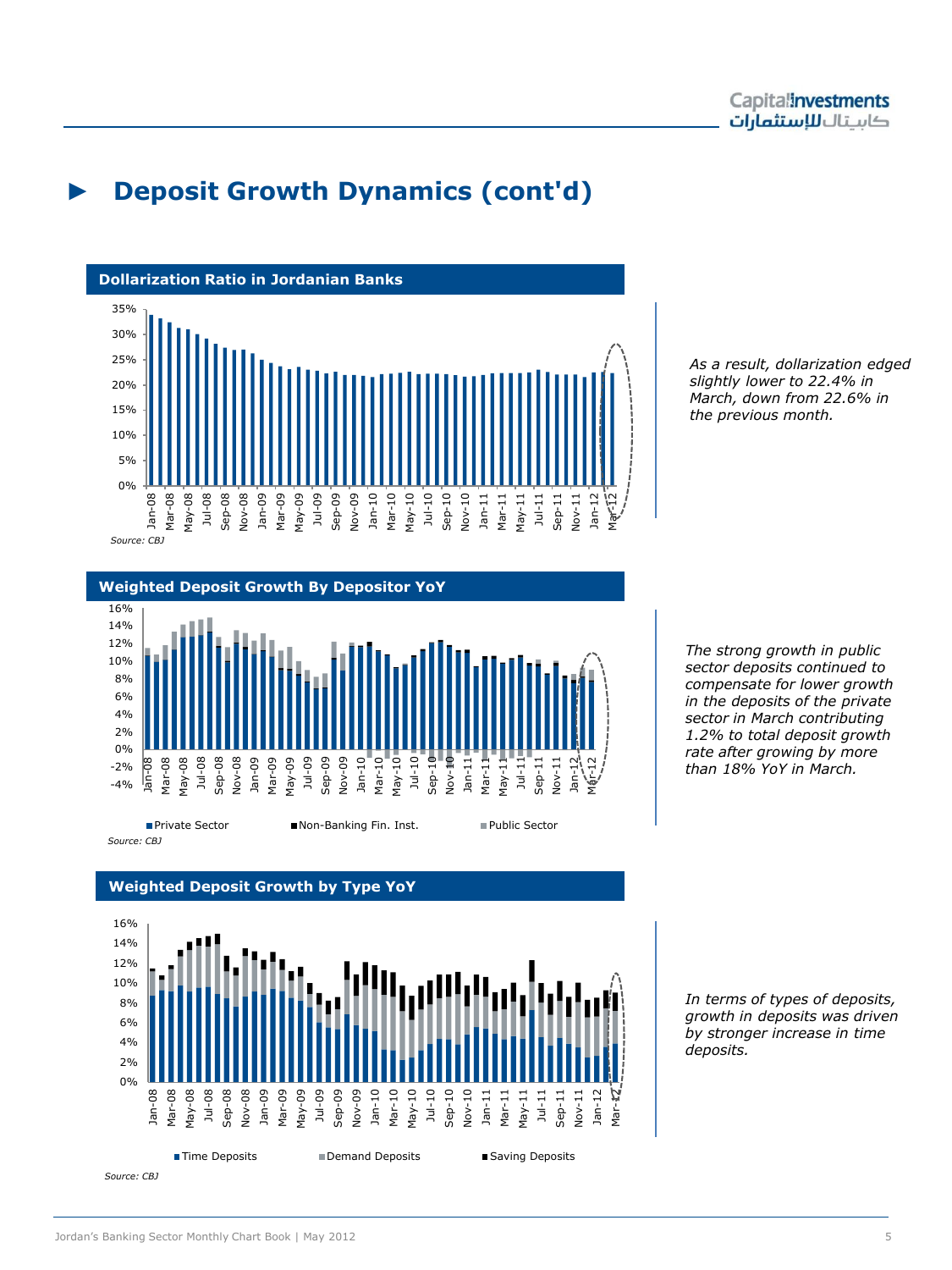# ► **Deposit Growth Dynamics (cont'd)**



*The dollarization ratio in time deposits continued to increase for the third month in a row in March reaching 15.5% while dollarization in demand deposits experienced the opposite falling by 132 basis points from its level at the end of January this year to stand at 34.7%.*

#### **Loan-to-Deposit Ratio at Jordanian Banks**



*Source: CBJ*

*The 10.3% growth in total loans and the lower growth in total deposits of 9.0% resulted in a rise in the banking sector's Loan-to-Deposit ratio which reached 67.1% by the end of March compared to 66.6% in the previous month.*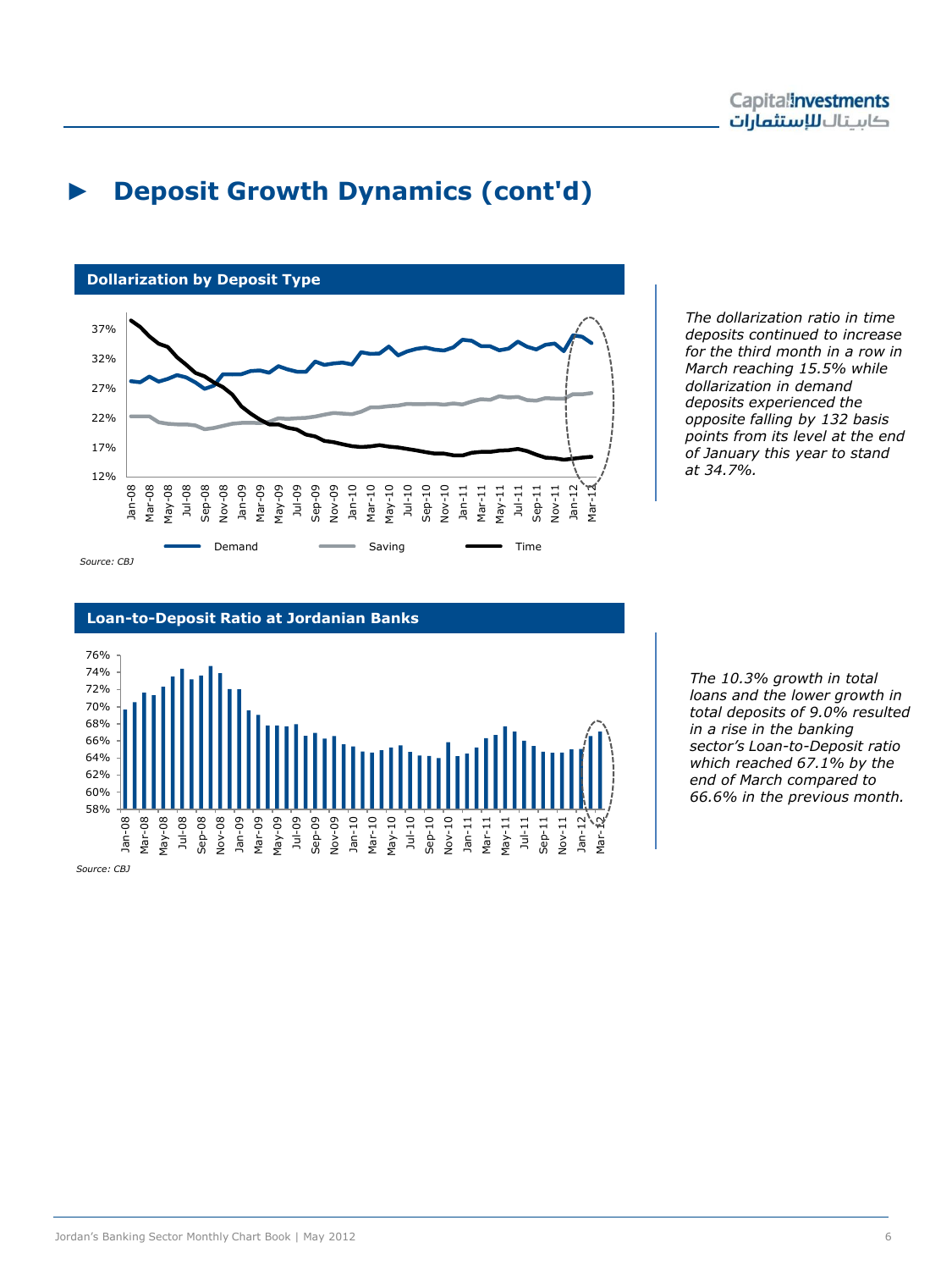### ► **Interest Rates Dynamics**



*The Central Bank of Jordan (CBJ) increased its policy rates by 50 basis points effective February 5, 2012. The decision pushed up the interbank rate by 57 basis points by the end of March.* 

#### **Key Interest Rates on Loans & Deposits**



*Despite the CBJ's interest rate hike, key interest rates on loans and deposits remained almost stable in March except for the average interest rate on time deposits which increased by 11 basis points.*

### **JD/USD Spread**



widened the JOD/USD spread in February and March reaching 2.65%, up from 2.17% in January.

The policy rate hike also

*CBJ overnight rate and the fed fund rate*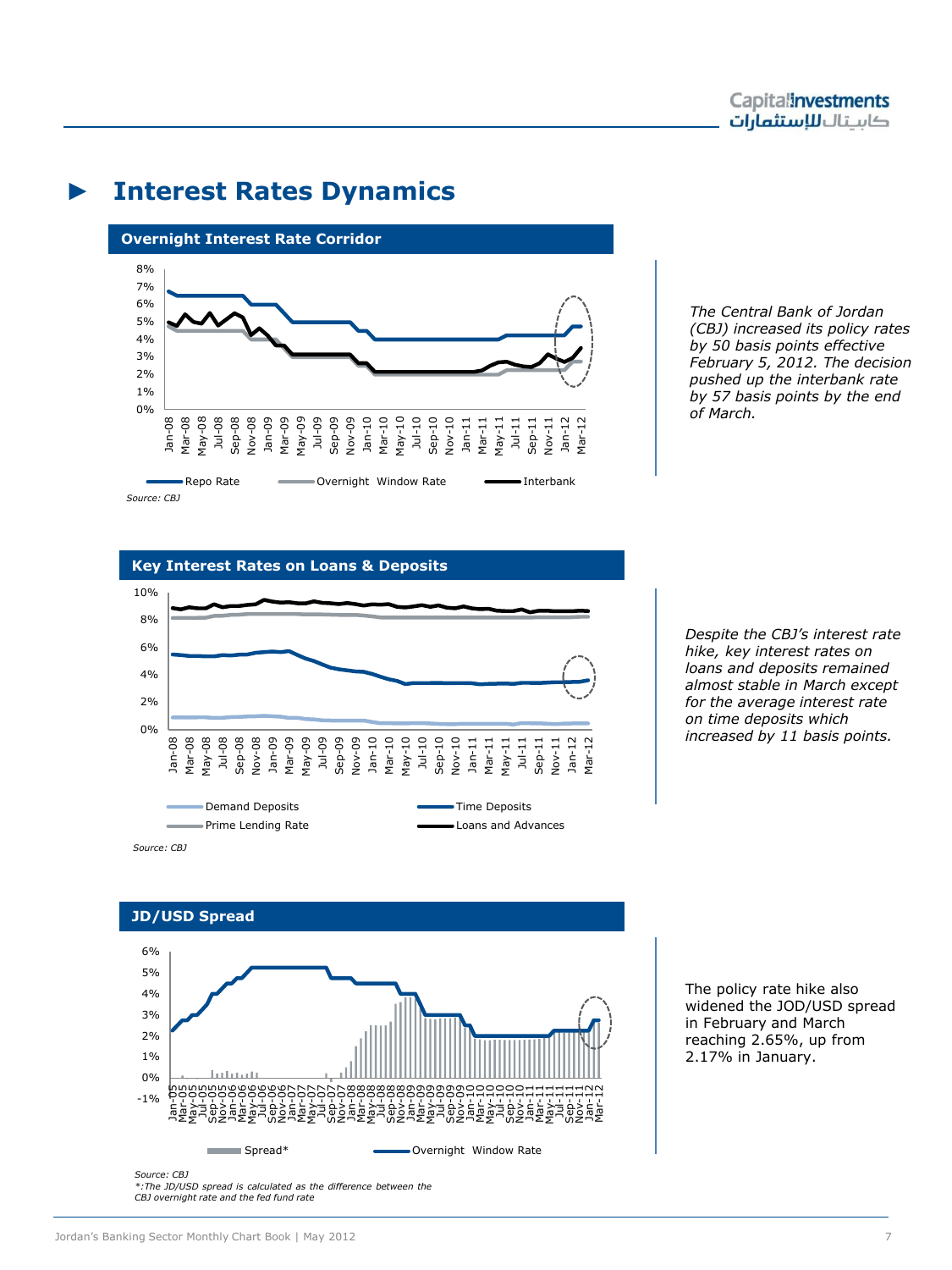## ► **Interest Rates Dynamics (cont'd)**



*The increase in interest rates on time deposits during March pushed the cost of funds for the whole sector up by 5 basis points reaching 2.31% by the end of the month.*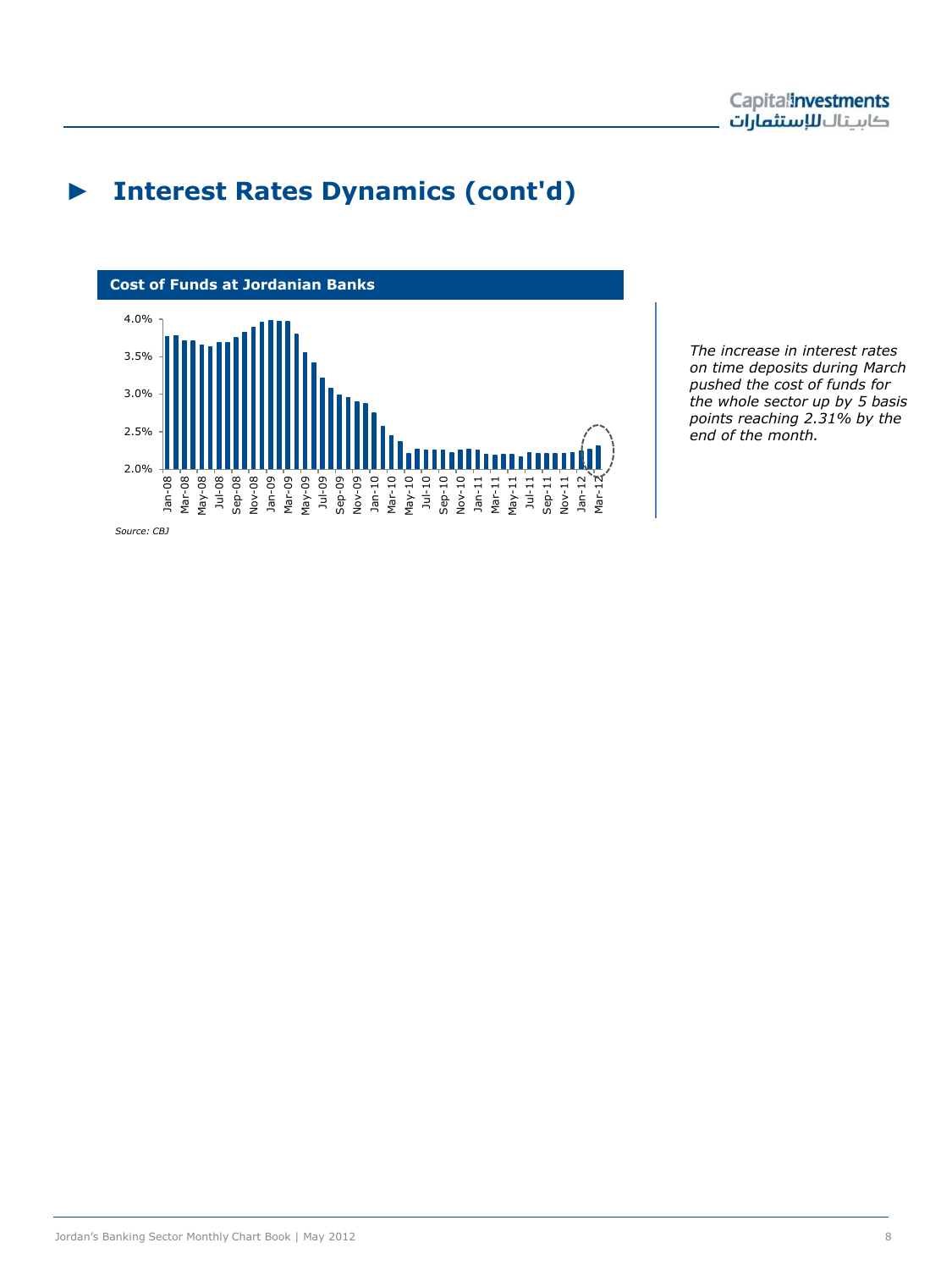# ► **Money Supply Dynamics**







Capitalinvestments كاستال للاستثمارات

### **Jordanian Banking System Net Foreign Assets**



### **Claims on Public vs Private Sector – YoY Growth**



*NFA fell by 2.5% MoM, or JD226.7 million, in March to stand at JD 8.86 billion as a result of Jordan's widening current account deficit which resulted in a drop of 2.7% in NFA at the CBJ. On the other hand, NFA at licensed banks grew by 1.9% during the same period.*

*Money creation continued to be driven by increasing government borrowing with net claims on the public sector growing by more than 35% YoY in March while net claims on the private sector grew by only 7%.*